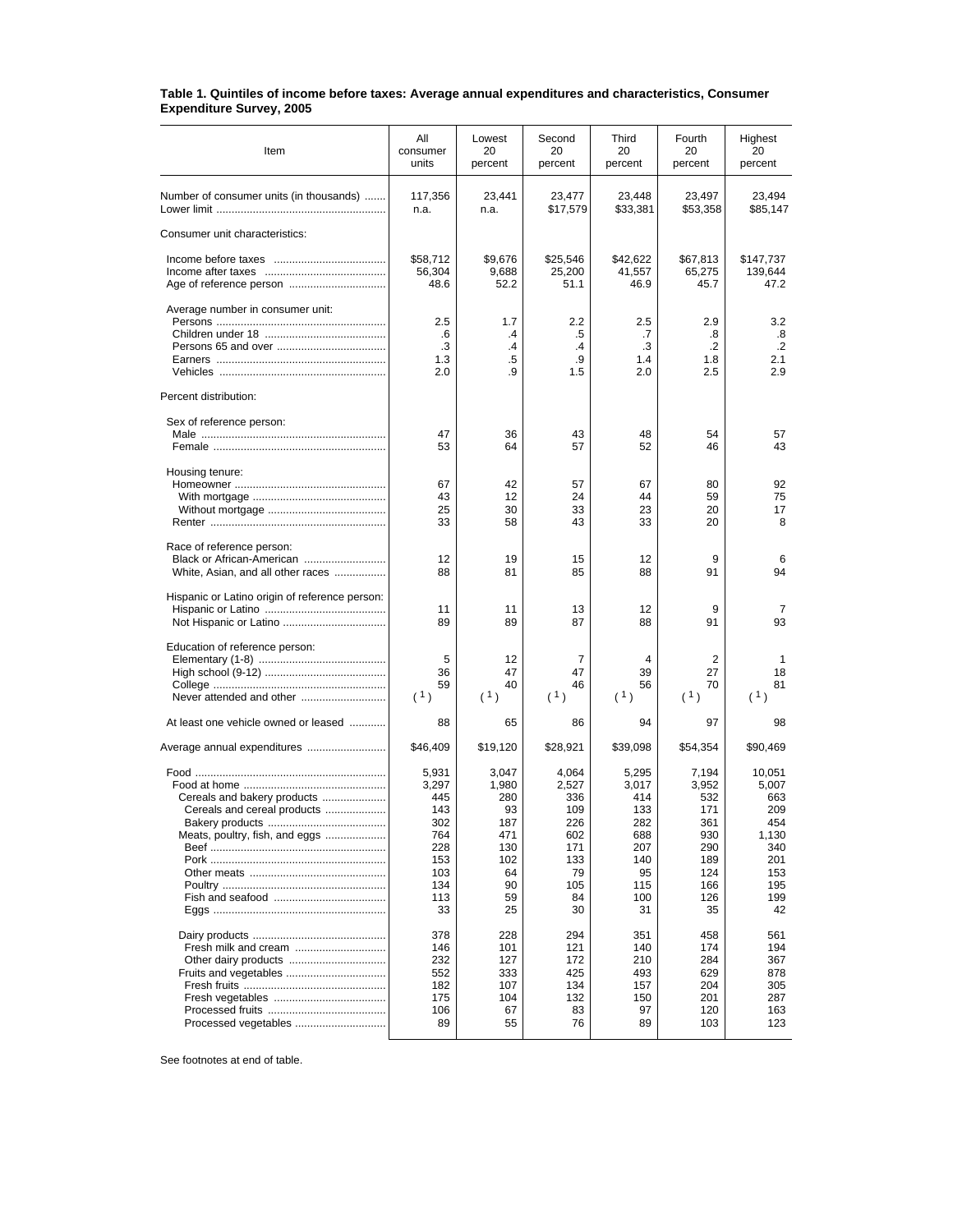## **Table 1. Quintiles of income before taxes: Average annual expenditures and characteristics, Consumer Expenditure Survey, 2005 — Continued**

| Item                                                                                                                                | All                                                          | Lowest                                                 | Second                                                    | Third                                                        | Fourth                                                       | Highest                                                           |
|-------------------------------------------------------------------------------------------------------------------------------------|--------------------------------------------------------------|--------------------------------------------------------|-----------------------------------------------------------|--------------------------------------------------------------|--------------------------------------------------------------|-------------------------------------------------------------------|
|                                                                                                                                     | consumer                                                     | 20                                                     | 20                                                        | 20                                                           | 20                                                           | 20                                                                |
|                                                                                                                                     | units                                                        | percent                                                | percent                                                   | percent                                                      | percent                                                      | percent                                                           |
| Miscellaneous foods<br>Nonalcoholic beverages<br>Food prepared by consumer unit on                                                  | \$1,158<br>119<br>85<br>609<br>303                           | \$668<br>73<br>58<br>342<br>185                        | \$871<br>87<br>71<br>455<br>238                           | \$1,071<br>108<br>79<br>561<br>286                           | \$1,403<br>145<br>98<br>744<br>371                           | \$1,774<br>181<br>118<br>944<br>436                               |
|                                                                                                                                     | 41                                                           | 10                                                     | 19                                                        | 37                                                           | 46                                                           | 94                                                                |
|                                                                                                                                     | 2,634                                                        | 1,067                                                  | 1,538                                                     | 2,277                                                        | 3,242                                                        | 5,044                                                             |
|                                                                                                                                     | 426                                                          | 174                                                    | 258                                                       | 364                                                          | 528                                                          | 807                                                               |
|                                                                                                                                     | 15,167                                                       | 7,529                                                  | 10,192                                                    | 13,234                                                       | 16,850                                                       | 28,006                                                            |
|                                                                                                                                     | 8,805                                                        | 4,479                                                  | 5,756                                                     | 7,632                                                        | 9,721                                                        | 16,423                                                            |
|                                                                                                                                     | 5,958                                                        | 1,628                                                  | 2,600                                                     | 4,573                                                        | 7,203                                                        | 13,771                                                            |
| Mortgage interest and charges                                                                                                       | 3,317                                                        | 609                                                    | 1,109                                                     | 2,590                                                        | 4,242                                                        | 8,024                                                             |
|                                                                                                                                     | 1,541                                                        | 599                                                    | 830                                                       | 1,184                                                        | 1,771                                                        | 3,315                                                             |
| Maintenance, repairs, insurance, other                                                                                              | 1,101<br>2,345<br>502                                        | 419<br>2,718<br>133                                    | 662<br>2,985<br>170                                       | 799<br>2,809<br>250                                          | 1,191<br>2,033<br>484                                        | 2,431<br>1,181<br>1,470                                           |
| Utilities, fuels, and public services                                                                                               | 3,183                                                        | 1,908                                                  | 2,656                                                     | 3,081                                                        | 3,588                                                        | 4,679                                                             |
|                                                                                                                                     | 473                                                          | 282                                                    | 394                                                       | 432                                                          | 517                                                          | 742                                                               |
|                                                                                                                                     | 1,155                                                        | 752                                                    | 998                                                       | 1,133                                                        | 1,267                                                        | 1,623                                                             |
|                                                                                                                                     | 142                                                          | 78                                                     | 128                                                       | 133                                                          | 155                                                          | 214                                                               |
|                                                                                                                                     | 1,048                                                        | 596                                                    | 847                                                       | 1,035                                                        | 1,227                                                        | 1,532                                                             |
| Water and other public services                                                                                                     | 366                                                          | 201                                                    | 289                                                       | 349                                                          | 422                                                          | 568                                                               |
|                                                                                                                                     | 801                                                          | 258                                                    | 425                                                       | 579                                                          | 887                                                          | 1,852                                                             |
|                                                                                                                                     | 322                                                          | 79                                                     | 147                                                       | 228                                                          | 378                                                          | 776                                                               |
| Other household expenses                                                                                                            | 479                                                          | 179                                                    | 278                                                       | 350                                                          | 510                                                          | 1,076                                                             |
| Laundry and cleaning supplies<br>Other household products<br>Household furnishings and equipment<br>Small appliances, miscellaneous | 611<br>134<br>320<br>157<br>1,767<br>132<br>467<br>56<br>223 | 301<br>79<br>151<br>70<br>584<br>45<br>169<br>17<br>69 | 404<br>105<br>195<br>104<br>951<br>84<br>208<br>22<br>113 | 548<br>135<br>273<br>141<br>1,394<br>141<br>359<br>30<br>184 | 751<br>165<br>391<br>195<br>1,904<br>163<br>465<br>49<br>230 | 1,052<br>187<br>588<br>277<br>4,000<br>228<br>1,135<br>163<br>520 |
|                                                                                                                                     | 105                                                          | 45                                                     | 65                                                        | 73                                                           | 136                                                          | 208                                                               |
| Miscellaneous household equipment                                                                                                   | 782                                                          | 238                                                    | 459                                                       | 607                                                          | 861                                                          | 1,745                                                             |
|                                                                                                                                     | 1.886                                                        | 857                                                    | 1,198                                                     | 1.509                                                        | 2.159                                                        | 3.704                                                             |
|                                                                                                                                     | 440                                                          | 181                                                    | 278                                                       | 363                                                          | 523                                                          | 852                                                               |
|                                                                                                                                     | 349                                                          | 143                                                    | 211                                                       | 271                                                          | 419                                                          | 698                                                               |
|                                                                                                                                     | 91                                                           | 38                                                     | 66                                                        | 92                                                           | 105                                                          | 154                                                               |
|                                                                                                                                     | 754                                                          | 339                                                    | 454                                                       | 593                                                          | 894                                                          | 1,486                                                             |
|                                                                                                                                     | 633                                                          | 300                                                    | 379                                                       | 486                                                          | 745                                                          | 1,254                                                             |
|                                                                                                                                     | 121                                                          | 40                                                     | $\sqrt{5}$                                                | 108                                                          | 149                                                          | 233                                                               |
|                                                                                                                                     | 82                                                           | 38                                                     | 73                                                        | 71                                                           | 100                                                          | 130                                                               |
|                                                                                                                                     | 320                                                          | 193                                                    | 249                                                       | 291                                                          | 358                                                          | 509                                                               |
| Other apparel products and services                                                                                                 | 290                                                          | 105                                                    | 143                                                       | 191                                                          | 284                                                          | 726                                                               |
|                                                                                                                                     | 8,344                                                        | 2,742                                                  | 5,330                                                     | 7,437                                                        | 10,504                                                       | 15,691                                                            |
| Vehicle purchases (net outlay)                                                                                                      | 3,544                                                        | 878                                                    | 2,115                                                     | 3,000                                                        | 4,611                                                        | 7,107                                                             |
|                                                                                                                                     | 1,931                                                        | 249                                                    | 960                                                       | 1,399                                                        | 2,254                                                        | 4,788                                                             |
|                                                                                                                                     | 1,531                                                        | 623                                                    | 1,130                                                     | 1,535                                                        | 2,215                                                        | 2,147                                                             |
|                                                                                                                                     | 82                                                           | $^{2}6$                                                | 226                                                       | 66                                                           | 142                                                          | 172                                                               |
|                                                                                                                                     | 2,013                                                        | 882                                                    | 1,485                                                     | 1,997                                                        | 2,518                                                        | 3,182                                                             |

See footnotes at end of table.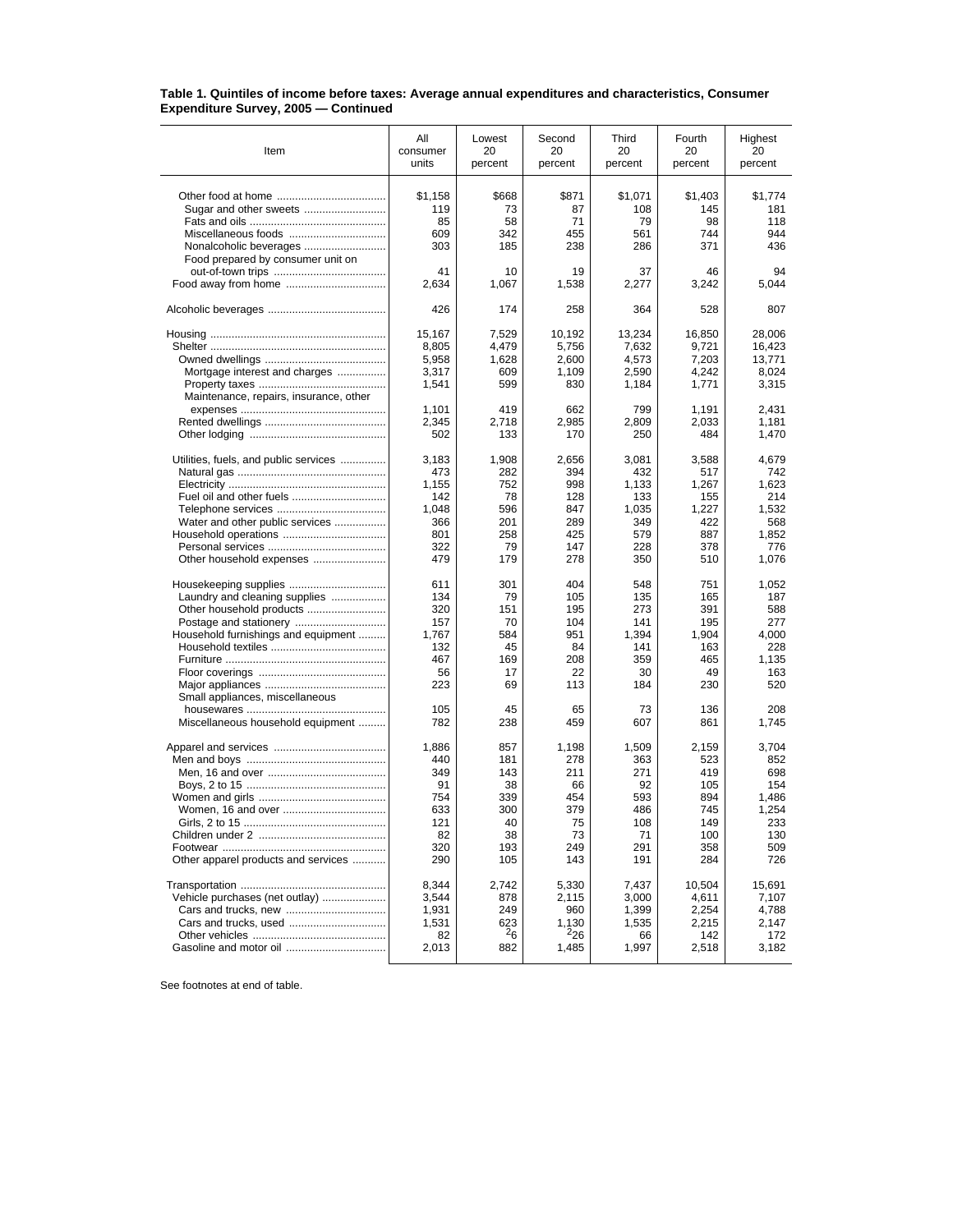## **Table 1. Quintiles of income before taxes: Average annual expenditures and characteristics, Consumer Expenditure Survey, 2005 — Continued**

| Item                                                                                                       | All<br>consumer<br>units            | Lowest<br>20<br>percent          | Second<br>20<br>percent            | Third<br>20<br>percent             | Fourth<br>20<br>percent             | Highest<br>20<br>percent              |
|------------------------------------------------------------------------------------------------------------|-------------------------------------|----------------------------------|------------------------------------|------------------------------------|-------------------------------------|---------------------------------------|
|                                                                                                            | \$2,339<br>297<br>671<br>913        | \$845<br>63<br>281<br>370        | \$1,514<br>161<br>468<br>661       | \$2,146<br>302<br>582<br>898       | \$2,929<br>406<br>870<br>1,143      | \$4,257<br>550<br>1,155<br>1,493      |
| Vehicle rental, leases, licenses, and other                                                                | 458<br>448                          | 131<br>137                       | 224<br>215                         | 364<br>294                         | 509<br>446                          | 1,059<br>1,145                        |
|                                                                                                            | 2,664<br>1.361<br>677<br>521<br>105 | 1,448<br>780<br>266<br>351<br>51 | 2,329<br>1.198<br>509<br>544<br>78 | 2,567<br>1,349<br>613<br>519<br>86 | 3,012<br>1,552<br>788<br>542<br>130 | 3,962<br>1,924<br>1,208<br>650<br>180 |
| Audio and visual equipment and services<br>Pets, toys, hobbies, and playground                             | 2,388<br>588<br>888                 | 891<br>145<br>459                | 1,336<br>243<br>623                | 1,813<br>349<br>799                | 2,885<br>633<br>1,036               | 5,009<br>1,568<br>1,521               |
| Other entertainment supplies, equipment,                                                                   | 420                                 | 155                              | 251                                | 391                                | 507                                 | 796                                   |
|                                                                                                            | 492                                 | 132                              | 220                                | 274                                | 709                                 | 1,124                                 |
| Personal care products and services                                                                        | 541                                 | 253                              | 353                                | 472                                | 621                                 | 1,005                                 |
|                                                                                                            | 126                                 | 52                               | 85                                 | 105                                | 143                                 | 247                                   |
|                                                                                                            | 940                                 | 530                              | 314                                | 439                                | 911                                 | 2,504                                 |
| Tobacco products and smoking supplies                                                                      | 319                                 | 260                              | 339                                | 377                                | 342                                 | 278                                   |
|                                                                                                            | 808                                 | 312                              | 485                                | 707                                | 1,060                               | 1,475                                 |
|                                                                                                            | 1,663                               | 545                              | 1,004                              | 1,222                              | 1,672                               | 3,869                                 |
| Personal insurance and pensions<br>Life and other personal insurance<br>Pensions and Social Security       | 5,204<br>381<br>4,823               | 481<br>112<br>369                | 1,632<br>170<br>1,463              | 3,555<br>261<br>3,295              | 6,473<br>404<br>6,069               | 13,862<br>957<br>12,904               |
| Sources of income and personal taxes:<br>Self-employment income<br>Social Security, private and government | 58,712<br>46,291<br>3,772           | 9,676<br>3,699<br>-399           | 25,546<br>15,560<br>659            | 42,622<br>32,930<br>1,395          | 67,813<br>57,077<br>3,186           | 147,737<br>122,045<br>14,003          |
| Interest, dividends, rental income, other                                                                  | 6.147                               | 4,680                            | 7,602                              | 6,575                              | 5,675                               | 6,204                                 |
| Unemployment and workers' compensation,                                                                    | 1,379                               | 172                              | 514                                | 705                                | 918                                 | 4,580                                 |
| Public assistance, supplemental security                                                                   | 203                                 | 101                              | 217                                | 288                                | 252                                 | 160                                   |
| $income, food stamps \dots \dots \dots \dots \dots \dots \dots \dots$<br>Regular contributions for support | 343<br>382<br>194                   | 877<br>306<br>239                | 461<br>363<br>170                  | 190<br>400<br>140                  | 108<br>454<br>143                   | 81<br>385<br>279                      |
| State and local income taxes                                                                               | 2,408<br>1,696<br>534<br>177        | -13<br>-93<br>14<br>66           | 346<br>114<br>125<br>107           | 1,065<br>637<br>285<br>143         | 2,538<br>1,723<br>606<br>209        | 8,092<br>6,093<br>1,639<br>360        |
|                                                                                                            | 56,304                              | 9,688                            | 25,200                             | 41,557                             | 65,275                              | 139,644                               |

See footnotes at end of table.